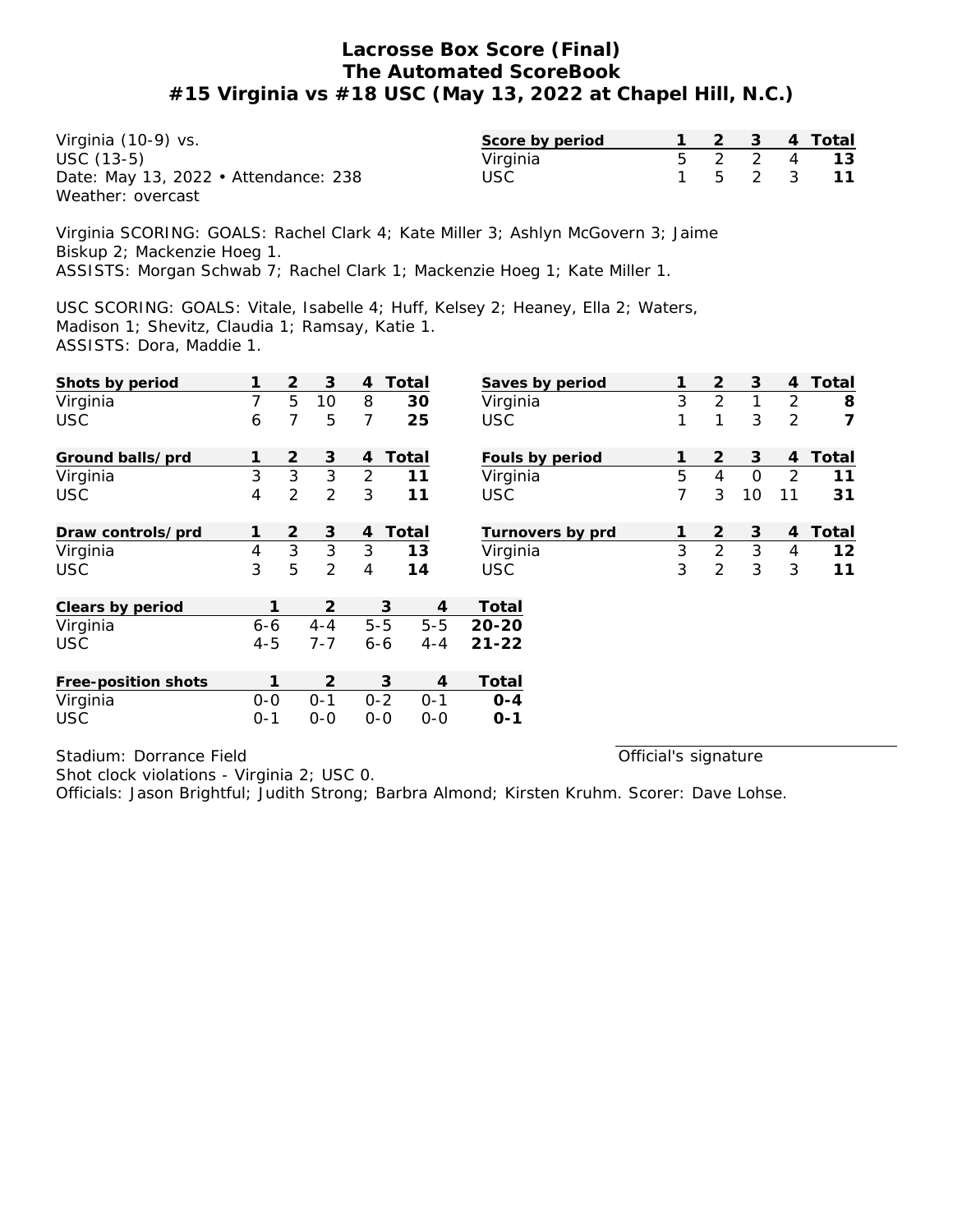| <b>USC</b> |                |                   |                |                |                |               |                |               |               |    |            |    |               |                |
|------------|----------------|-------------------|----------------|----------------|----------------|---------------|----------------|---------------|---------------|----|------------|----|---------------|----------------|
| Pos        | ##             | Player            |                | G              | A              | Pts Sh        |                | SO GB DC      |               |    | <b>FPS</b> | TO | СT            | Fo             |
| gk         | 44             | Devir, Kait       |                |                |                |               |                |               | 2             |    |            |    |               |                |
| a          | 1              | Vitale, Isabelle  |                | 4              |                | 4             | 5              | 5             |               |    | $0 - 1$    | 3  |               | 1              |
| m          | $\overline{2}$ | Waters, Madison   |                | 1              |                | 1             | 3              | 3             | 1             |    |            | 1  |               | 3              |
| m          | 7              | Lord, Catherine   |                |                |                |               |                |               |               | 8  |            |    |               | 4              |
| a          | 10             | Heaney, Ella      |                | $\mathcal{P}$  | $\overline{a}$ | $\mathcal{P}$ | 3              | $\mathcal{P}$ |               |    |            | 1  |               | $\mathcal{P}$  |
| d          | 11             | Wagner, Lizzy     |                |                |                |               |                |               | $\mathcal{P}$ | 1  |            |    |               | 3              |
| m          | 16             | Huff, Kelsey      |                | $\mathfrak{D}$ |                | $\mathcal{P}$ | 5              | 4             | $\mathcal{P}$ |    |            | 3  | $\mathcal{P}$ |                |
| m          | 20             | Ramsay, Katie     |                | 1              |                | 1             | $\mathfrak{D}$ | 1             |               |    |            |    |               |                |
| a          | 23             | Shevitz, Claudia  |                |                |                | 1             | 3              | 1             |               | 3  |            | 1  |               | 3              |
| d          | 27             | Carson, Danielle  |                |                |                |               |                |               | $\mathcal{P}$ |    |            |    | 1             | $\overline{4}$ |
| d          | 28             | Brennan, Kaleigh  |                |                |                |               |                |               |               |    |            |    |               | 5              |
| d          | 31             | Dooley, Olivia    |                |                |                |               |                |               | 1             | 1  |            |    |               | $\overline{2}$ |
|            |                | -- Substitutes -- |                |                |                |               |                |               |               |    |            |    |               |                |
|            | 6              | Dora, Maddie      |                |                | 1              | 1             | $\mathfrak{D}$ | $\mathcal{P}$ |               |    |            | 1  |               | 3              |
|            | 8              | Gagnon, Christina |                |                |                |               |                |               |               | 1  |            |    |               |                |
|            | 17             | Murphy, Sloane    |                |                |                |               |                |               |               |    |            |    |               |                |
|            | 21             | Brown, Maggie     |                |                |                |               | $\mathfrak{D}$ | 1             |               |    |            | 1  |               |                |
|            | 32             | McMahon, Michaela |                |                |                |               |                |               |               |    |            |    |               |                |
|            |                | Totals            |                | 11             | 1              | 12            | 25             | 19            | 11            | 14 | $0 - 1$    | 11 | 5             | 31             |
|            |                |                   |                |                |                |               |                |               |               |    |            |    |               |                |
| #          |                | Goalkeepers       | <b>Minutes</b> |                | GA             |               | W/L            |               | 1             | 2  | 3          | 4  |               | Saves          |
| 44         |                | Devir, Kait       | 60:00          |                |                | 13            |                |               | 1             | 1  | 3          | 2  |               | 7              |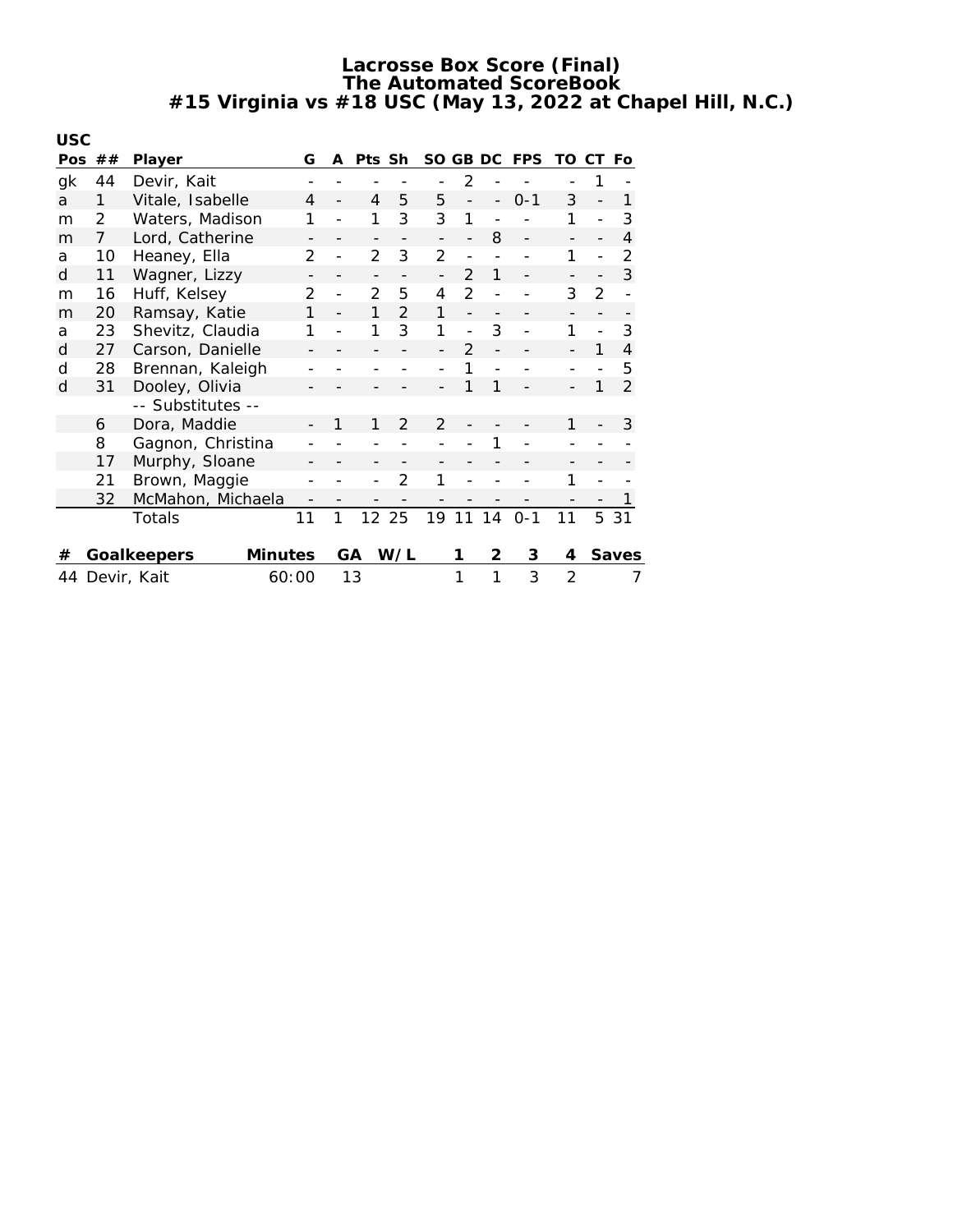|    | Virginia       |                    |                |    |               |                   |                          |                |                          |            |                   |    |       |
|----|----------------|--------------------|----------------|----|---------------|-------------------|--------------------------|----------------|--------------------------|------------|-------------------|----|-------|
|    | Pos $##$       | Player             | G              | A  | Pts Sh        |                   | SO.                      | GB DC          |                          | <b>FPS</b> | TO                | СT | Fo    |
| gk | 51             | Ashley Vernon      |                |    |               |                   |                          | 2              |                          |            |                   |    |       |
| m  | $\mathcal{P}$  | Devon Whitaker     |                |    |               |                   |                          |                |                          |            |                   |    |       |
| d  | 3              | Nina Garfinkel     |                |    |               |                   |                          | 1              |                          |            |                   |    | 1     |
| m  | 5              | Rachel Clark       | 4              | 1  | 5             | 4                 | $\overline{4}$           |                |                          |            | 4                 |    |       |
| m  | $\overline{7}$ | Mackenzie Hoeg     | 1              | 1  | $\mathcal{P}$ | $\mathfrak{D}$    | $\overline{2}$           | 1              | 3                        | $0 - 1$    |                   |    | 1     |
| a  | 14             | Morgan Schwab      |                | 7  | 7             | 3                 | 1                        |                | 1                        | $0 - 1$    |                   |    | 3     |
| m  | 15             | Aubrey Williams    |                |    |               |                   |                          | $\overline{a}$ | $\overline{2}$           |            |                   |    | 1     |
| a  | 16             | Ashlyn McGovern    | 3              |    | 3             | 8                 | 5                        | 1              | $\overline{a}$           | $0 - 2$    | $\overline{2}$    |    | 3     |
| m  | 23             | Kiki Shaw          |                |    |               | 1                 |                          | 1              | 5                        |            | 2                 |    | 1     |
| d  | 26             | Megan Gordon       |                |    |               |                   |                          |                |                          |            |                   |    | 1     |
| m  | 28             | Maggie Bostain     |                |    |               | 1                 |                          | 1              |                          |            |                   |    |       |
| m  | 36             | Ellena Schildmeyer |                |    |               |                   |                          | 1              |                          |            |                   |    |       |
|    |                | -- Substitutes --  |                |    |               |                   |                          |                |                          |            |                   |    |       |
|    | 8              | Jaime Biskup       | $\overline{2}$ |    | 2             | $\overline{2}$    | 2                        |                |                          |            |                   |    |       |
|    | 11             | Abby Manalang      |                |    |               | $\overline{2}$    |                          |                | 2                        |            |                   |    |       |
|    | 21             | Kate Miller        | 3              | 1  | 4             | 5                 | 5                        |                |                          |            | $\mathcal{P}$     |    |       |
|    | 29             | Braeden Dial       |                |    |               | $\overline{2}$    |                          |                |                          |            |                   |    |       |
|    | 37             | Myla Grace Barnett |                |    |               | $\qquad \qquad -$ | $\overline{\phantom{0}}$ | $\overline{2}$ | $\overline{\phantom{a}}$ |            | $\qquad \qquad -$ |    |       |
|    |                | Totals             | 13             | 10 | 23            | 30                | 20                       | 11             | 13                       | $0 - 4$    | 12                |    | 11    |
|    |                |                    |                |    |               |                   |                          |                |                          |            |                   |    |       |
| #  |                | Goalkeepers        | Minutes        |    | GА            | W/L               |                          | 1              | 2                        | 3          | 4                 |    | Saves |
| 51 |                | Ashley Vernon      | 60:00          |    | 11            |                   |                          | 3              | $\overline{2}$           | 1          | $\overline{2}$    |    | 8     |